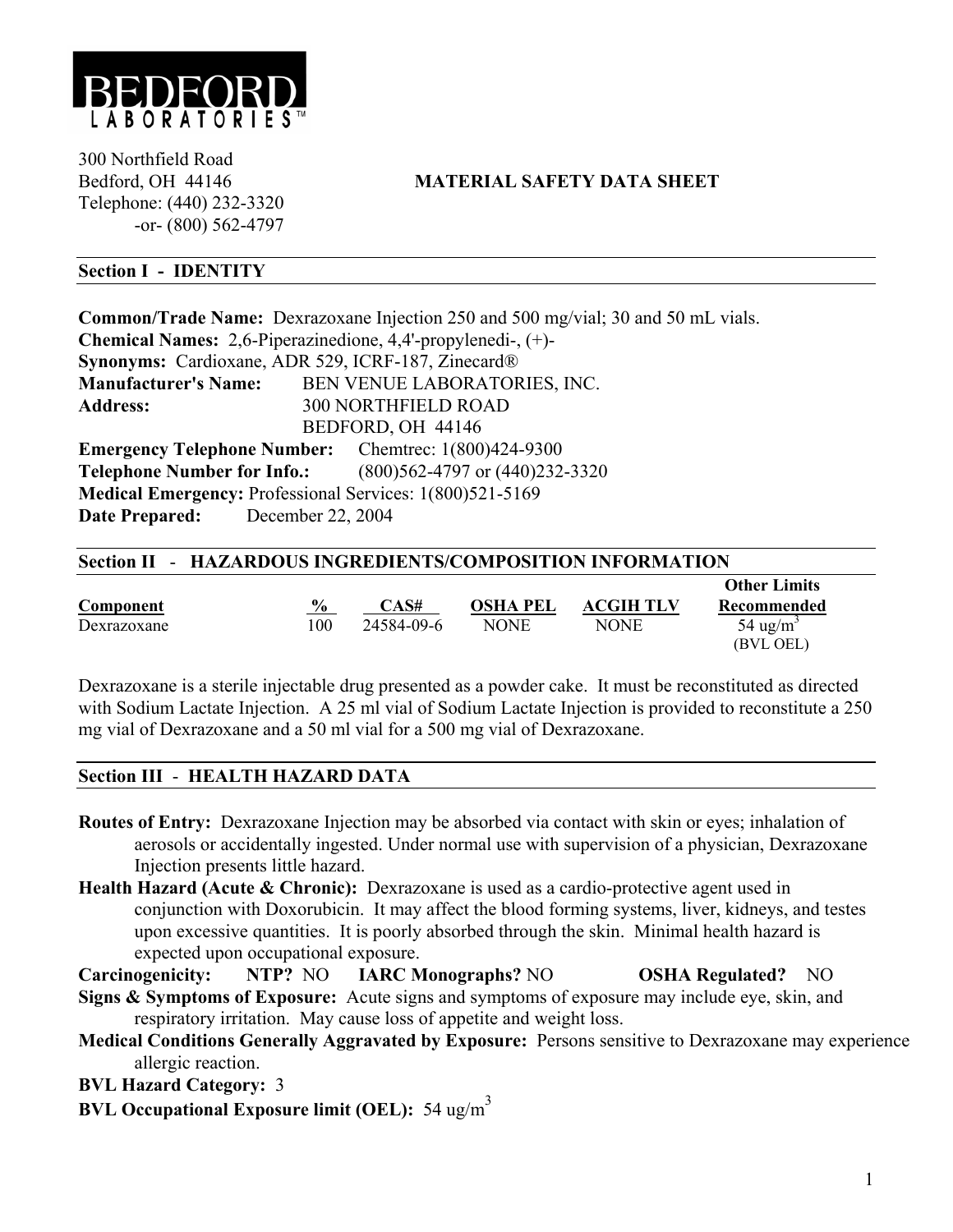### **Section IV** - **FIRST AID MEASURES**

**Eye Exposure:** Flush eyes with large volumes of water for 15 minutes or more. Seek treatment from a physician.

**Skin Exposure:** Wash skin with cool, soapy water. Remove contaminated clothing.

**Ingestion:** If ingestion occurs, flush mouth with water and seek medical attention immediately.

If person is conscious, induce vomiting; never induce vomiting on an unconscious person.

**Inhalation:** If difficulty breathing, administer oxygen. Seek medical attention immediately. If necessary, provide artificial respiration. Overdose should be treated symptomatically.

### **Section V** - **FIRE AND EXPLOSION HAZARD DATA**

**Flash Point (Method Used):** Not applicable **LEL:** Not Applicable **UEL:** Not Applicable **Flammable Limits:** Not applicable

**Extinguishing Media:** Use water or multi-purpose ABC extinguisher

**Special Fire Fighting Procedures:** As with all fires, evacuate personnel to a safe area. Fire fighters must wear self-contained breathing apparatus to avoid inhalation of smoke. Product is not expected to present a fire hazard concern.

**Unusual Fire/Explosion Hazards:** None

### **Section VI** - **ACCIDENTAL RELEASE INFORMATION**

- **Release to Land:** Wet Dexrazoxane with water and absorb with wipes/towels. Prevent contact with sewers and waterways. Wash area with soap and water. Wear personal protective equipment.
- **Release to Air:** If dust is generated, reduce exposures by ventilating and preventing the generation of dusts. Wear respiratory protection.
- **Release to Water:** Refer to the local water authority; drain disposal is not recommended. Refer to local, state, and federal guidelines.

### **Section VII** - **PRECAUTIONS FOR SAFE HANDLING AND USE**

- **Steps to be taken in case material is released or spilled:** See Section VI above. Wear all necessary protective equipment including nitrile or latex gloves, protective clothing, safety glasses, and an air-purifying respirator with HEPA (P100) cartridges. Large spills may require the use of protective coveralls, boots, double gloves and SCBAs.
- **Waste Disposal Method:** Dispose of according to local, state, and federal guidelines. Incineration at a licensed facility is recommended.
- **Precautions to be taken in handling and storing:** Store at room temperature (15-25°C). Protect from light.

**Other Precautions:** None identified.

### **Section VIII** - **CONTROL MEASURES AND PERSONAL PROTECTIVE EQUIPMENT**

**Respiratory Protection:** Under normal use, respirators should not be required if adequate ventilation is available. If dust generation is likely, air-purifying respirators with HEPA cartridge (P100) must be worn. For large spill emergencies, self-contained breathing apparatus (SCBA) may be required. Personnel wearing respirators should be fit tested and approved for respirator use under the OSHA Respiratory Protection Standard, 29 CFR 1910.134.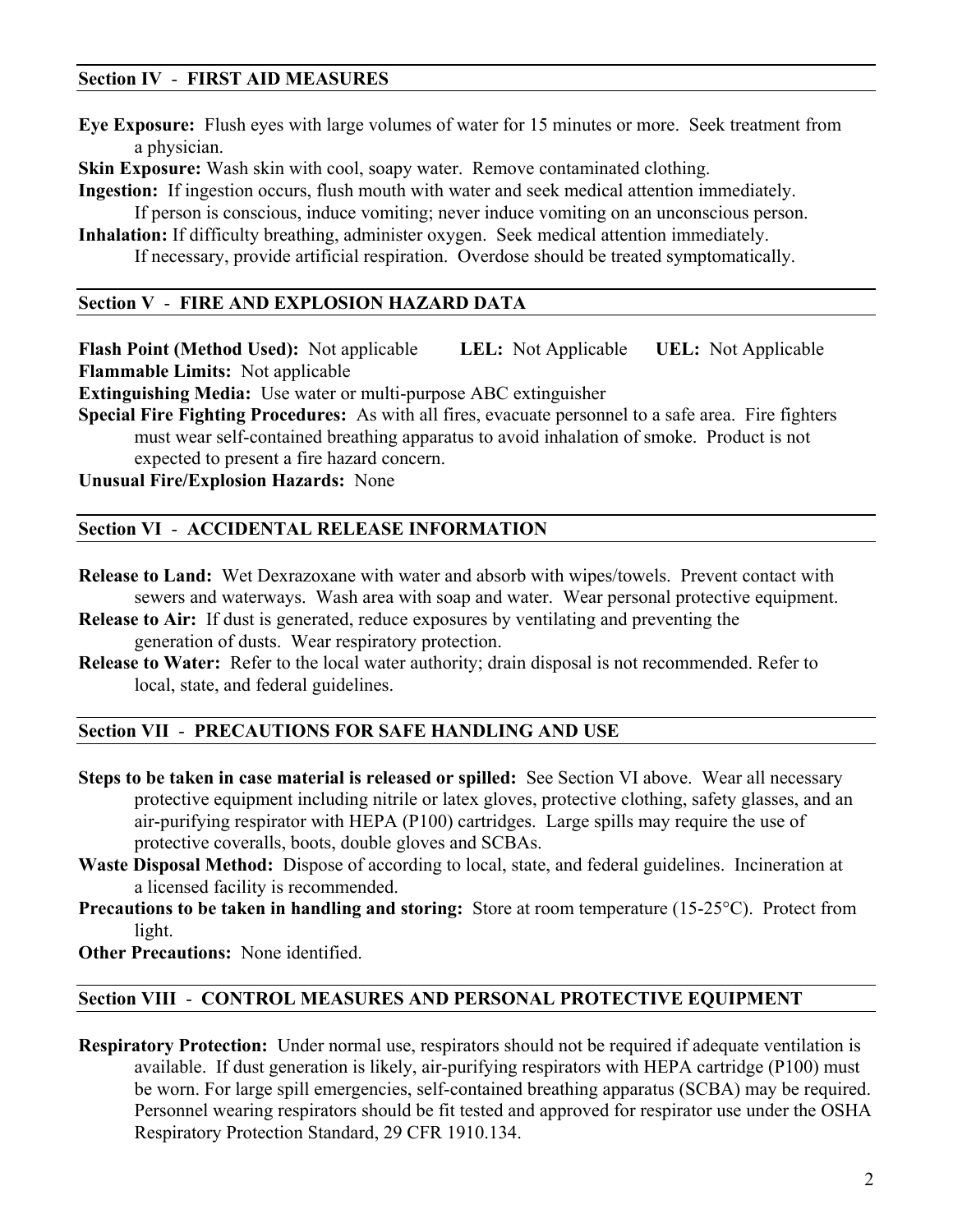**Ventilation:** Handle product in a well-ventilated area. **Protective Gloves:** Nitrile or latex **Eye Protection:** Safety glasses or goggles **Other Protective Clothing or Equipment:** Lab coat **Work/Hygienic Practices:** Wash hands following use. No eating, drinking, or smoking when handling this product.

### **Section IX** - **PHYSICAL/CHEMICAL CHARACTERISTICS**

**Physical State:** Solid **Specific Gravity:** Not applicable **Appearance and Odor:** Whitish, no odor **Melting Point:** 191 - 197 °C **Boiling Point:** Not applicable **Evaporation Rate:** Not applicable **Vapor Pressure:** Not applicable **Solubility in Water:** Slightly soluble **Vapor Density:** Not applicable **pH** (when reconstituted):  $3.5 - 5.5$ 

# **Section X** - **STABILITY AND REACTIVITY DATA**

**Stability:** Stable

**Incompatibility (Materials to Avoid):**

**Hazardous Decomposition or Byproducts:** Decomposition products of this compound may include potentially hazardous byproducts of nitrogen oxides, carbon monoxide, and carbon dioxide.

**Hazardous Polymerization:** Will not occur. **Conditions to Avoid:** None identified.

# **Section XI** - **TOXICOLOGICAL INFORMATION**

For Dexrazoxane: RTECS # TL6390000  $LD<sub>lo</sub>$  intravenous,  $dog = 2 gm/kg$  TD<sub>lo,</sub> intraperitoneal, rat = 100 mg/kg  $TD_{10}$  intravenous, man = 383 mg/kg

 $LD_{10}$  intraperitoneal, mouse = 500 mg/kg  $TD_{10}$  intravenous, dog = 1250 mg/kg/5D-I

Dexrazoxane was positive in genetic toxicity tests. Mutagenicity testing studies indicate Dexrazoxane was not Mutagenic in the Ames test but was found to be clastogenic to human lymphocytes *in vitro* and to mouse bone marrow erythrocytes *in vivo* (micronucleus test). It may cause fetal harm in pregnant women. Additional reproductive health and toxicity data is available from the National Institute for Occupational Safety and Health (NIOSH) Registry of Toxic Effects of Chemical Substances (RTECS).

# **Section XII** - **ENVIRONMENTAL IMPACT INFORMATION**

Information is currently not available on the environmental impact of Dexrazoxane. Handle in a manner that prevents spills or releases to the environment.

# **Section XIII** - **DISPOSAL INFORMATION**

Dexrazoxane should be disposed of in accordance with national, state, local, or applicable regulations. Incineration at an approved, permitted facility is recommended.